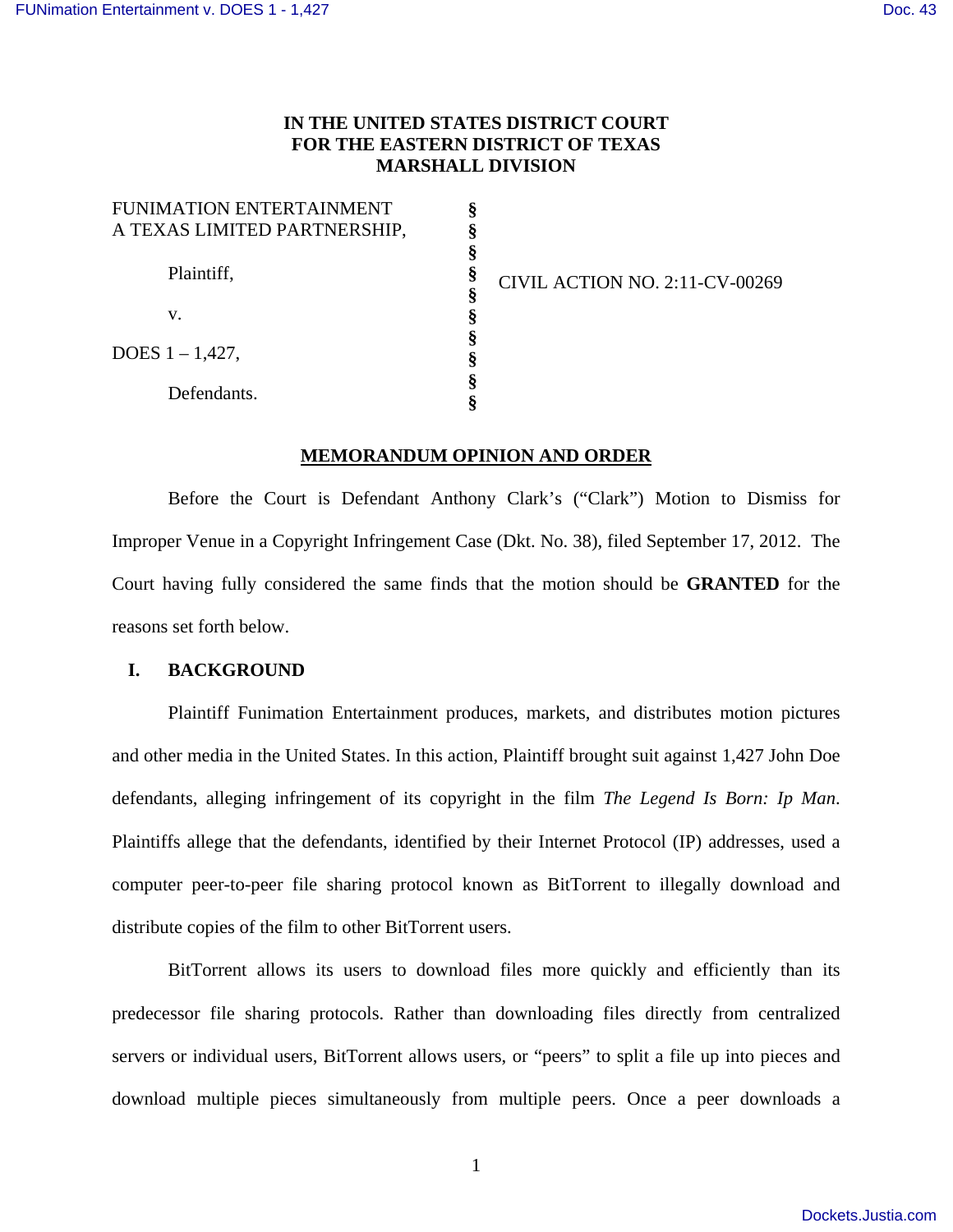particular piece of the file in question, he or she automatically begins to share that piece with other peers. These multivariate connections between downloading and uploading users create a "swarm," eventually allowing participating users to collect all pieces of a file and reassemble it into its final form. A peer who makes a complete file available to other peers is known as a "seed." As the name implies, each swarm begins with a seed; however, BitTorrent users often remain in a swarm after they have completed downloading a file, thus becoming seeds themselves.

BitTorrent peers are identified to each other only by their IP addresses. Though an IP address, without more, typically cannot be traced back with certainty to an individual user, Internet Service Providers can generally link an IP address to its account owner. Moreover, commonly available free web applications can often trace an IP address back to a general geographic area, such as a city or postal code. Thus, BitTorrent users are partially anonymous to each other. While peers' names and other identifying details are opaque, their IP addresses and (to some extent) their locations may be logged and tracked. Importantly, BitTorrent users do not typically *control* the peers to whom they connect—BitTorrent software connects to other peers in a swarm automatically, without any input from the user.

In May 2011, Plaintiff's "Infringement Specialist" allegedly observed an IP address associated with Clark in a BitTorrent swarm around Plaintiff's film. Plaintiff alleges that a computer at Clark's IP address, which was seeding the Plaintiff's film, made a direct connection to a computer with an IP address located in Longview, TX, at 10:01 PM on May 21, 2011. One other BitTorrent user in the May 2011 swarm appears to have been located in Longview, and one more in Lufkin, TX, though there is no evidence that Clark ever connected directly to these users. Longview and Lufkin are both located in the Eastern District of Texas. Apart from these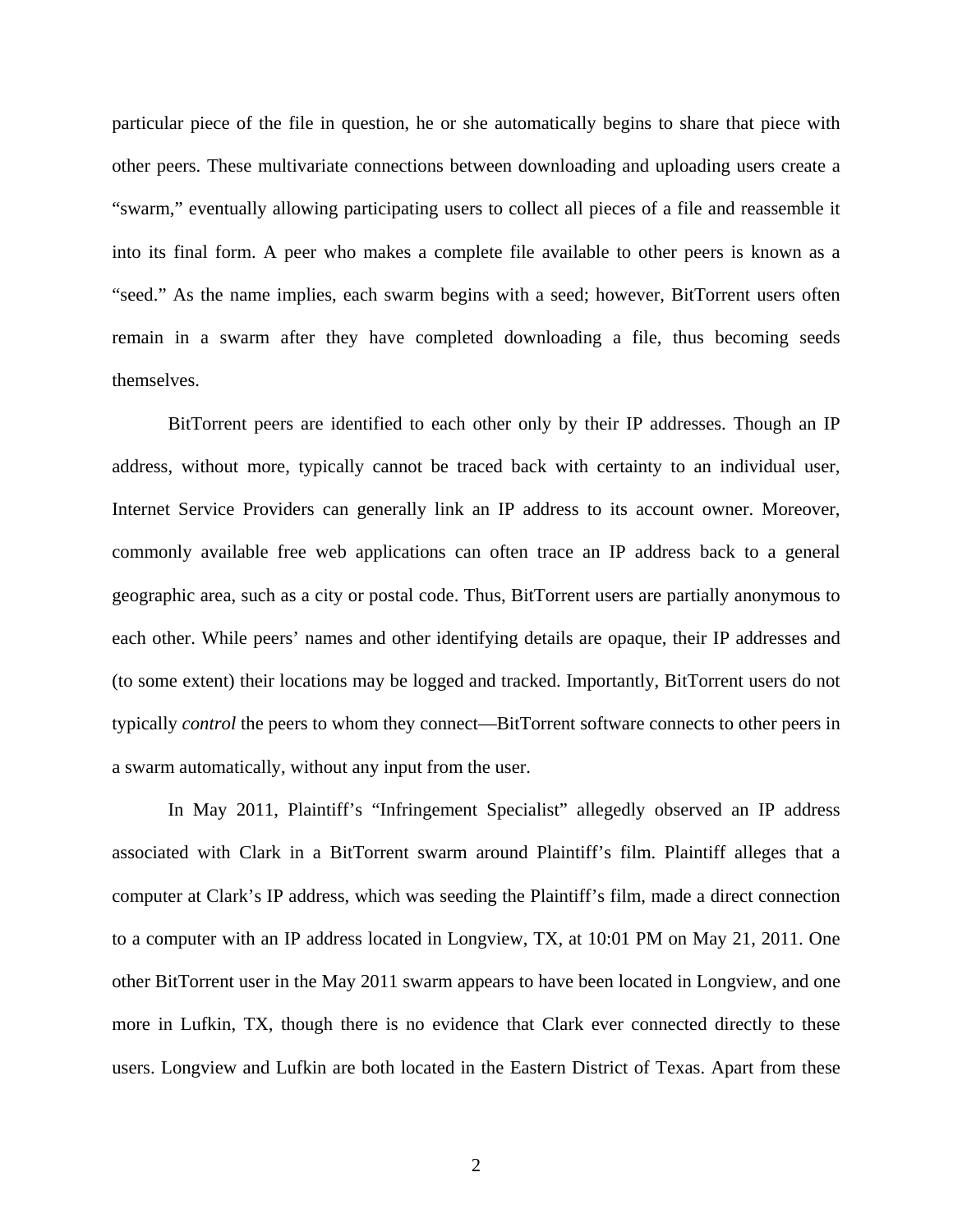fleeting exchanges of data, Clark, a resident of Fort Worth, TX, has no connections to the Eastern District of Texas that are relevant to this case.

In the instant motion, Clark seeks to dismiss the suit against him for improper venue, as authorized by Federal Rule of Civil Procedure 12(b)(3) and 28 U.S.C. § 1400(a); in the alternative, he asks that venue be transferred to the Northern District of Texas, where he resides.

#### **II. LEGAL STANDARDS**

A defendant in a federal suit may request that the court dismiss a lawsuit for improper venue. Fed. R. Civ. P. 12(b)(3). Once a defendant raises the issue of proper venue by motion, the burden of sustaining venue lies with the plaintiff. *See Psarros v. Avior Shipping, Inc.*, 192 F. Supp. 2d 751, 753 (S.D. Tex. 2002). In the absence of an evidentiary hearing, a court should allow a plaintiff to carry this burden by setting forth facts, that when taken as true, establish venue. Although a defendant need not affirmatively disprove all bases for the plaintiff's venue choice, the court will nevertheless give plaintiff every benefit of the doubt in ascertaining what facts control its legal decision. *See id.* The court may, however, look outside of the complaint to consider undisputed facts. *See EnviroGlas Prods., Inc. v. EnviroGlas Prods., LLC*, 705 F. Supp. 2d 560, 567 (N.D. Tex. 2010).

Venue in copyright cases is governed by 28 U.S.C.  $\S$  1400(a), instead of the general venue provision of 28 U.S.C. § 1391. Section 1400(a) allows plaintiffs to bring suit for copyright infringement "in the district in which the defendant or his agent resides or may be found." Innumerable courts have held that a defendant "may be found" in any district in which he or she may be subject to personal jurisdiction, as analyzed as if the district were a separate state. *See, e.g.*, *Collins v. Doe*, No. H-10-2882, 2012 U.S. Dist. LEXIS 56492, at \*8-9 (S.D. Tex. 2012). Though this formulation is expansive, we need not determine its accuracy here, since, as will be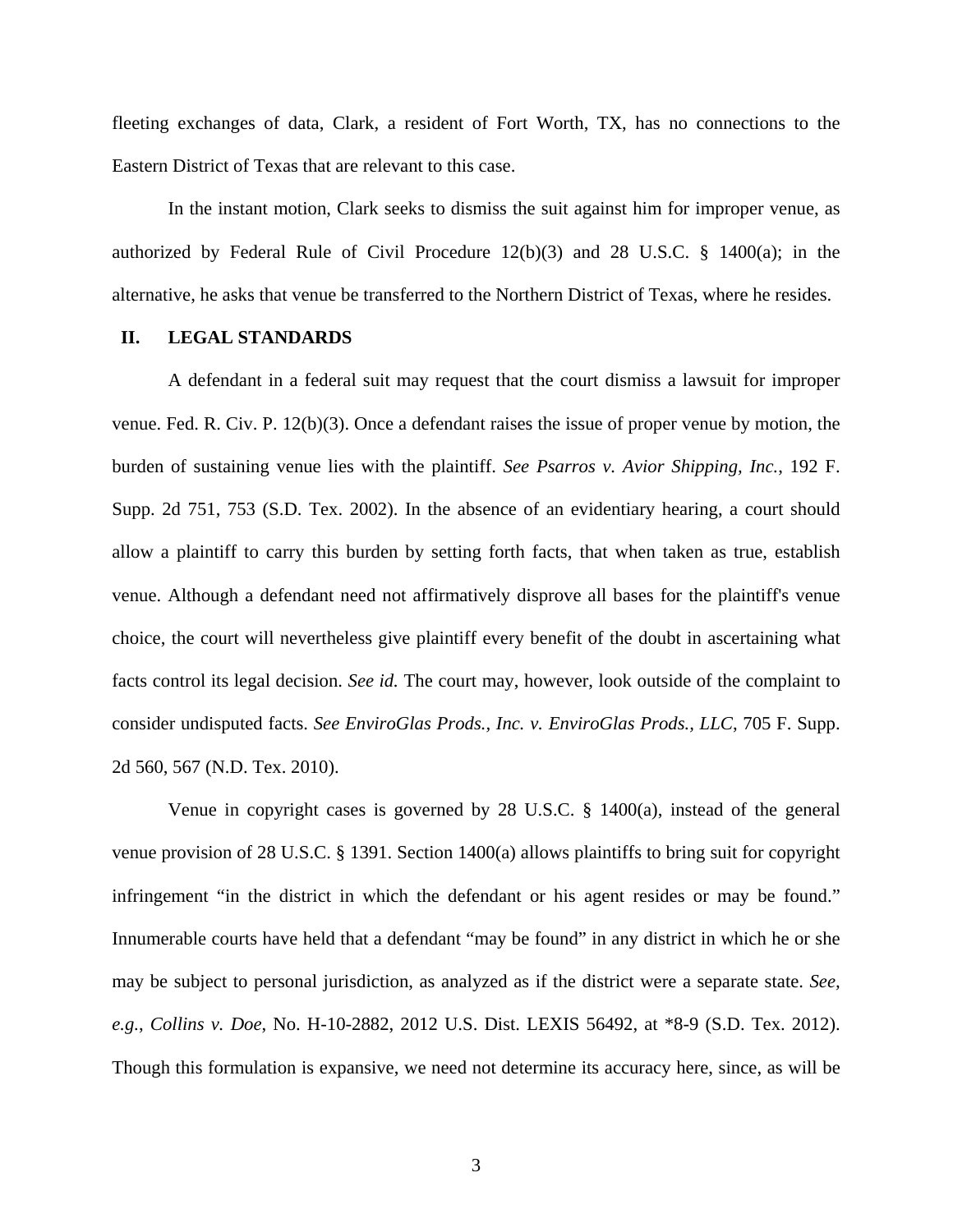seen below, Clark's Motion should be granted even assuming that venue and personal jurisdiction are coextensive.

A court may exercise personal jurisdiction over a nonresident defendant when two conditions are met. First, the forum state's long-arm statute must permit jurisdiction (Texas has made clear that its long-arm jurisdiction is coextensive with constitutional limits, *see American Type Culture Collection, Inc. v. Coleman*, 83 S.W.3d 801 (Tex. 2002)). Fed. R. Civ. P. 4(k)(1). Second, the exercise of jurisdiction must be legitimate under the Due Process Clause of the Fourteenth Amendment: "Where the plaintiff alleges specific jurisdiction . . . due process requires (1) minimum contacts by the defendant purposefully directed at the forum state, (2) a nexus between the defendant's contacts and the plaintiff's claims, and (3) that the exercise of jurisdiction over the defendant be fair and reasonable." *ITL Int'l, Inc. v. Constenla, S.A.*, 669 F.3d 493, 498 (5th Cir. 2012). Even "isolated and sporadic" contacts may support jurisdiction, given a sufficiently tight nexus to the claim, but the contacts may not be "'random, fortuitous, or attenuated, or of the unilateral activity of another party or third person.'" *Id.* at 498-99 (quoting *Burger King Corp. v. Ridzewicz*, 471 U.S. 462, 475 (1985)). The ultimate inquiry is whether defendant has "'purposefully avail[ed]'" herself of "'the privilege of conducting activities within the forum,'" such that he or she "should reasonably anticipate being haled into court." *World-Wide Volkswagon Corp. v. Woodson*, 444 U.S. 286, 297 (1980) (quoting *Hanson v. Denckla*, 357 U.S. 235, 253 (1958)).

#### **III. ANALYSIS**

Assuming that the standard for copyright venue is the same as the standard for personal jurisdiction, then, the question before the Court is whether Clark, by allegedly seeding Plaintiff's film from his home in the Northern District of Texas, made himself subject to the personal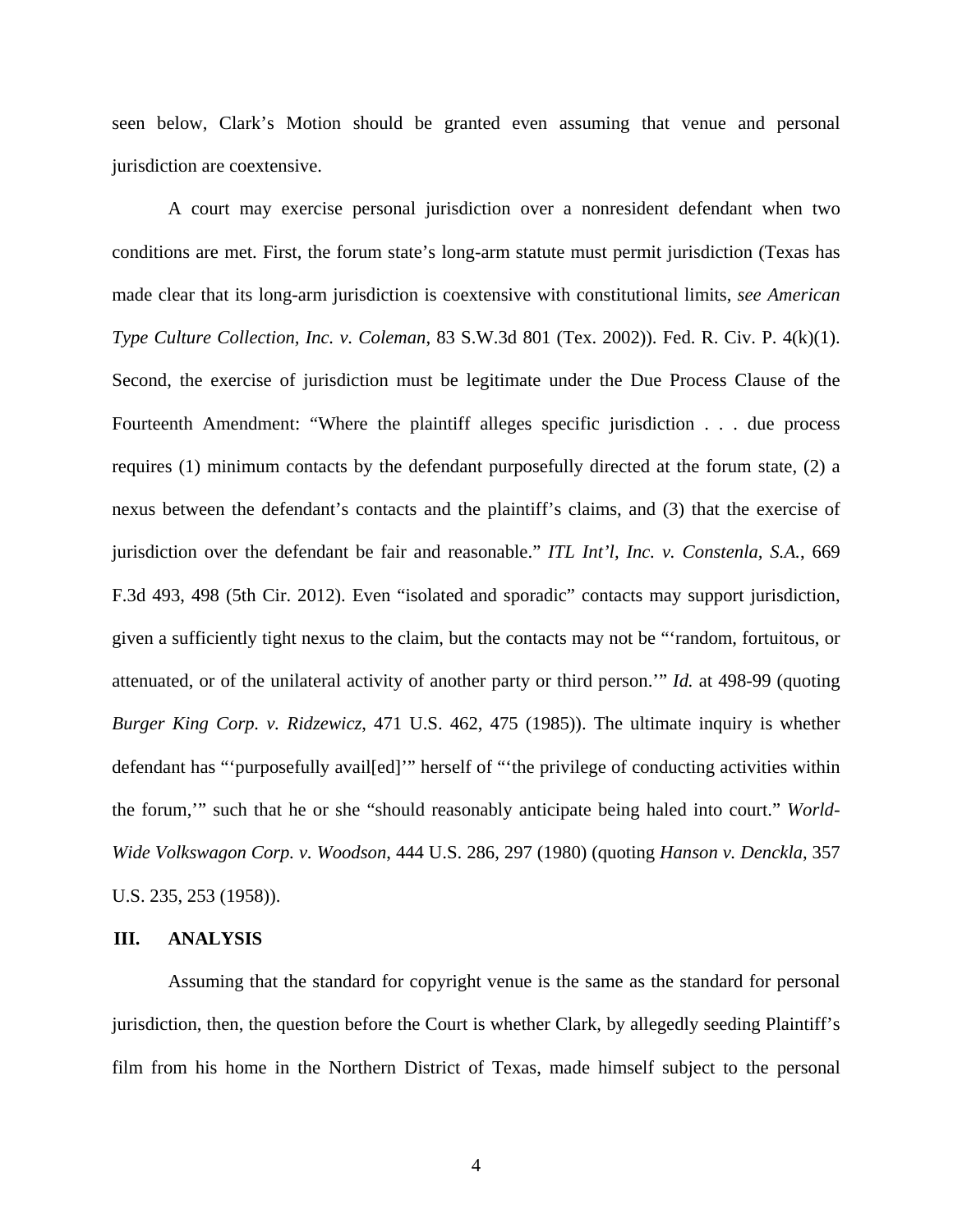jurisdiction of the Eastern District of Texas. Because Clark's contact with the Eastern District was not purposeful, but fortuitous, attenuated, and at the whim of a third party, this Court concludes that the minimum contacts standard is not satisfied.

There is no allegation that Clark purposefully directed his alleged dissemination of Plaintiff's film toward the Eastern District of Texas in particular; indeed, the log of Clark's alleged connections reveals that almost all of the users who may have downloaded from Clark reside outside of the Eastern District. Dkt. No. 39-2. Plaintiff argues, however, that Clark's alleged intent to share the file would suffice to support jurisdiction in *any* district to which he transmitted copyrighted material, and hangs its jurisdictional hat on a single connection to a user in Longview. Dkt. No. 39, at 5, 2. Plaintiff supports this interpretation of the "purposeful" requirement by analogizing to *Collins v. Doe*, 2012 U.S. Dist. LEXIS 56492 (S.D. Tex. 2012), a case in which the court found personal jurisdiction stemming from defendants' intentional distribution of an adult magazine in the district. But *Collins* fails to resolve the issue at hand whether defendant must intend only to do an act, or to do it *in a specific place*—because the *Collins* court assumed that defendants intended to distribute their magazine in the Southern District. *Collins*, at \*14.

As far as this Court is aware, every court to have squarely addressed this issue has held that BitTorrent users' random connections with peers are not sufficient contacts to support personal jurisdiction those peers' districts of residence. As one court put it:

Because every user simultaneously receives and transfers information to the other users in the swarm, a participant in the swarm has no control over where he distributes the information; it is automatically distributed to the other users. Where the files get distributed to is controlled by the location of the other participants in the swarm, not by the distributor's conduct. For example, as in this case, if a New York resident participates in a BitTorrent swarm and a file gets distributed to California, it is not because the New York resident directed the file to California. It is because another person participating in the swarm happened to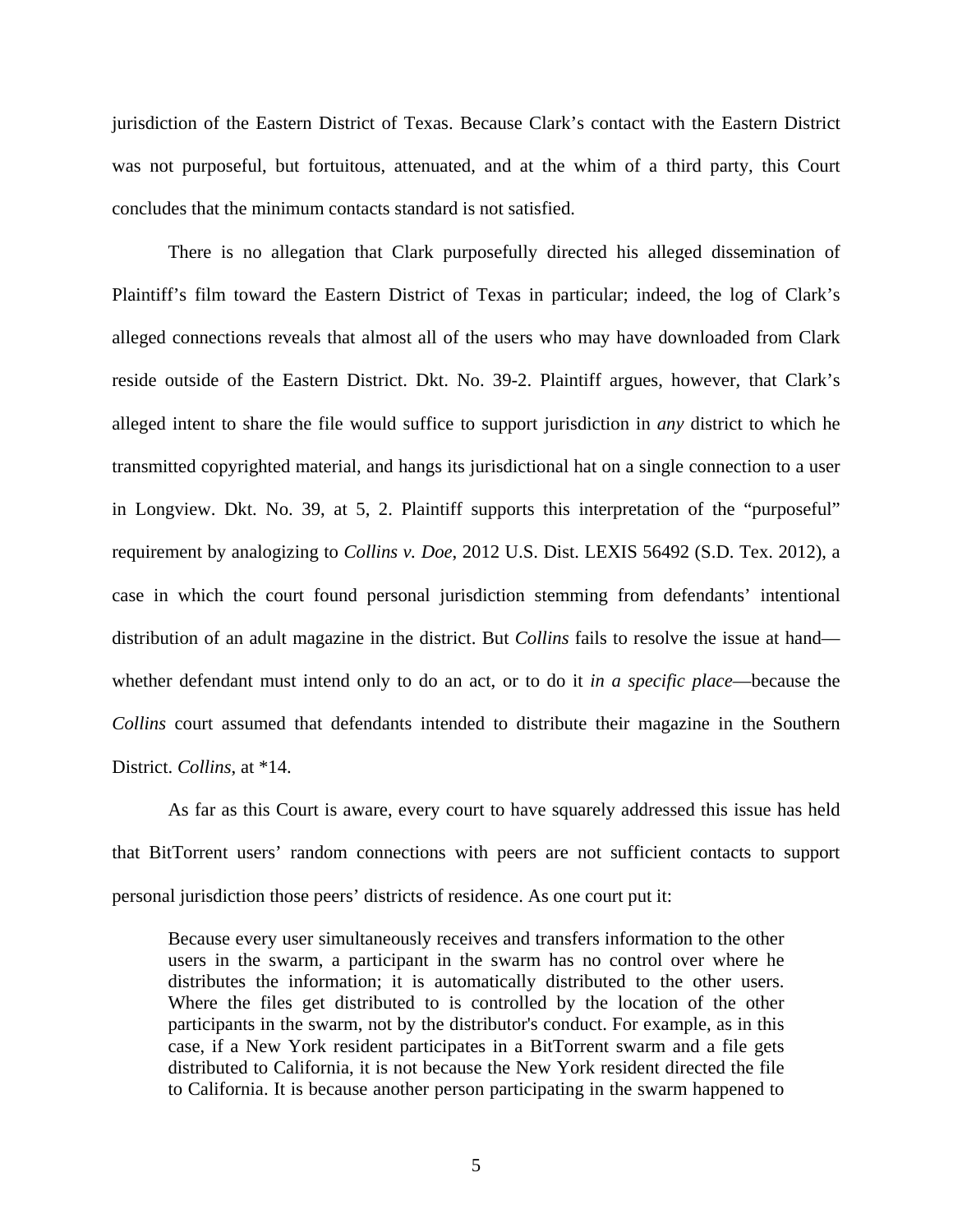be in California. Therefore, a participant in a BitTorrent swarm does not "directly target" California, even if he participates in a swarm that results in his files being downloaded to a computer in California.

*Liberty Media Holding, LLC v. Tabora*, 11-CV-651-IEG JMA, 2012 WL 28788 (S.D. Cal. Jan. 4, 2012) (citations omitted); *see also Nu Image, Inc. v. Does 1-23,322*, 799 F. Supp. 2d 34, 39 (D.D.C. 2011) ("Plaintiff will not be able to establish personal jurisdiction over putative defendants who reside outside the District of Columbia."); *Berlin Media Art e.k. v. Does 1-654*, 2001 WL 36383080 (N.D. Cal. Oct. 18, 2011) ("The Court is not aware of any caselaw that suggests that this Court has personal jurisdiction over all 654 Defendants simply because 'at least one' of the defendants (unidentified) allegedly happened to download the file at some point during the time period in question from a computer located in this District."); *Millenium TGA v. Doe*, 10-C-5603, 2011 WL 7444064 (N.D. Ill. Sept. 26, 2011) ("[S]imply because the Doe IP ... participated in a swarm does not confer personal jurisdiction"); *DigiProtect USA Corp. v. Does*, 10-CIV.-8760 PAC, 2011 WL 4444666 (S.D.N.Y. Sept. 26, 2011) ("[T]he Court does not want to 'ensnar[e] unsophisticated individuals from around the country in a lawsuit based in New York,' who likely would be encouraged to settle rather than incur the burden and embarrassment of contesting the litigation.") (citing *DigiProtect v. Does 1-266*, 10-CIV-8759, 2011 WL 1366073, April 13, 2011); *On the Cheap, LLC. v. Does 1–5011*, 280 F.R.D. 500, 504-505 (N.D. Cal. 2011) ("The problem with this theory is that since plaintiff could have filed this lawsuit in any state, the logical extension would be that everybody who used P2P software such as BitTorrent would subject themselves to jurisdiction in every state. This is a far cry from the requirement that "there be some act by which the defendant purposefully avails itself of the privilege of conducting activities within the forum State," which is the hallmark of specific jurisdiction."); *CP Productions, Inc. v. Does 1–300,* No. 10-C-6255, February 24, 2011, order, Dkt. # 32 (N.D. Ill.) ("[T]here is no justification for dragging into an Illinois federal court, on a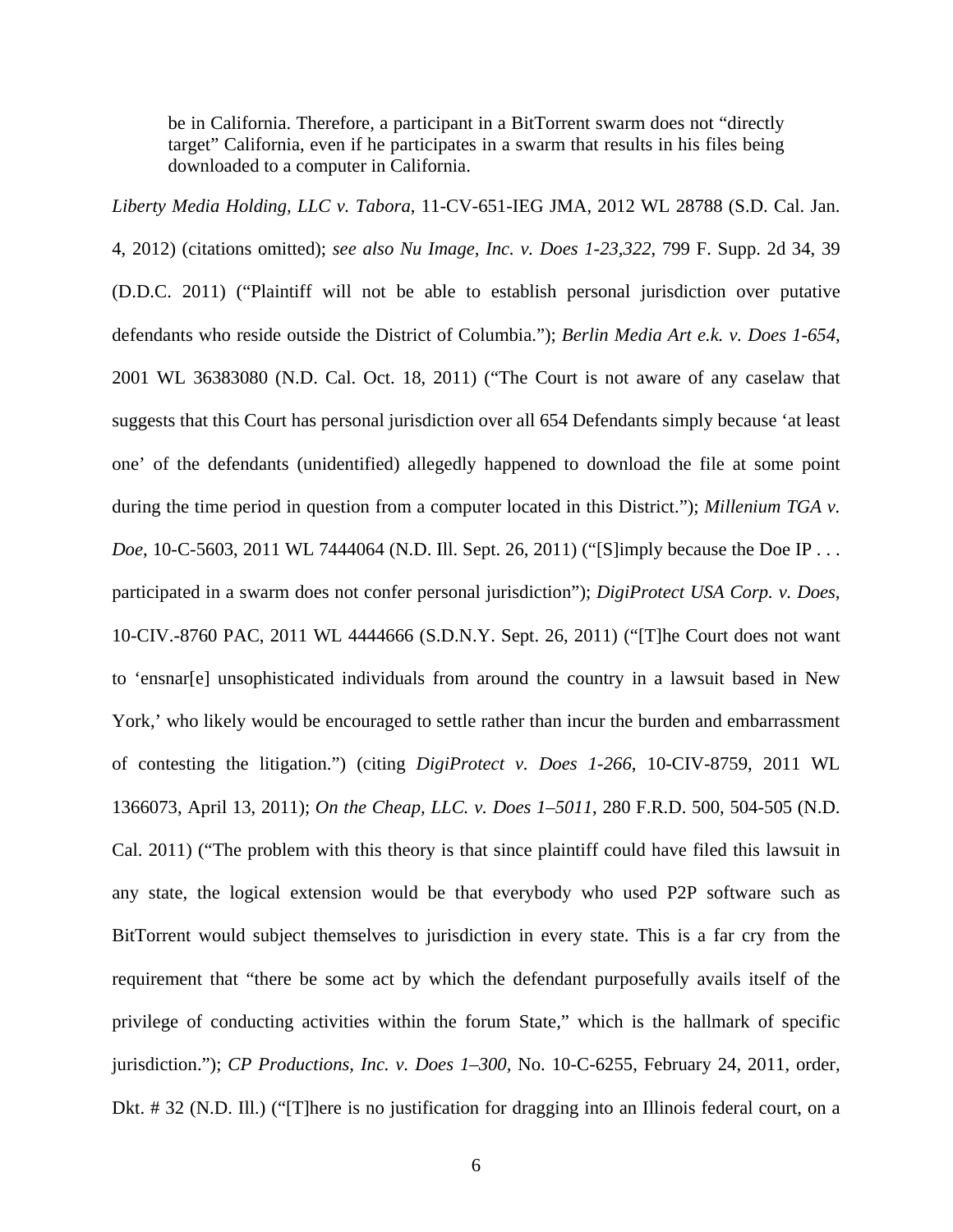wholesale basis, a host of unnamed defendants over whom personal jurisdiction clearly does not exist.").

 As these cases make clear, Clark's fleeting alleged contact with the Eastern District of Texas does not rise to the level of "purposeful availment" of its legal system. *See Burger King*, 471 U.S. at 475. There is no allegation that Clark had knowledge or control over the locations of his BitTorrent connections—to the contrary, there is every indication that his connections were, if not strictly "random," then at least "fortuitous" in the sense that circumstances beyond Clark's control or purpose dictated the location of his connections. *See id.* Importantly, chief among these circumstances is the location of other BitTorrent users seeking to download Plaintiff's film. Clark's connection to the district was thus not only fortuitous, but also at the mercy of the "unilateral activity of another party or third person." *See id.* (quoting *Helicopteros Nacionalies de Colombia, S.A. v. Hall*, 466 U.S. 408, 417 (1984)). Finally, the nature of Clark's alleged conduct suggests that his connection with the Eastern District was "attenuated" in the extreme. *Id.* Clark allegedly seeded Plaintiff's file from his home in Fort Worth, transmitting pieces of the file to peers in dozens of locations around the country. Though electronic transmissions necessarily involve both an origin and an endpoint, the obvious predominant situs of Clark's infringing activity is Clark's residence, not the panoply of destinations to which Clark allegedly transmitted pieces of infringing files. $\frac{1}{1}$ 

 "The Due Process Clause protects an individual's liberty interest in not being subject to the binding judgments of a forum with which he has established no meaningful 'contacts, ties, or relations." *Burger King*, 471 U.S. at 471-72 (quoting *International Shoe*, 326 U.S. at 319). The

<u>.</u>

 $1$  Obviously, a defendant need not be physically present in a forum state in order for personal jurisdiction to attach; a mail or electronic communication with the forum will support jurisdiction so long as the communication is "purposefully directed" toward the forum. *See Burger King*, 471 U.S. at 476. However, in this case, where transmission endpoints are indescriminately disbursed across the globe, it seems most reasonable to focus our attention on the sourceof the transmission rather than on the location of an individual projection eminating therefrom.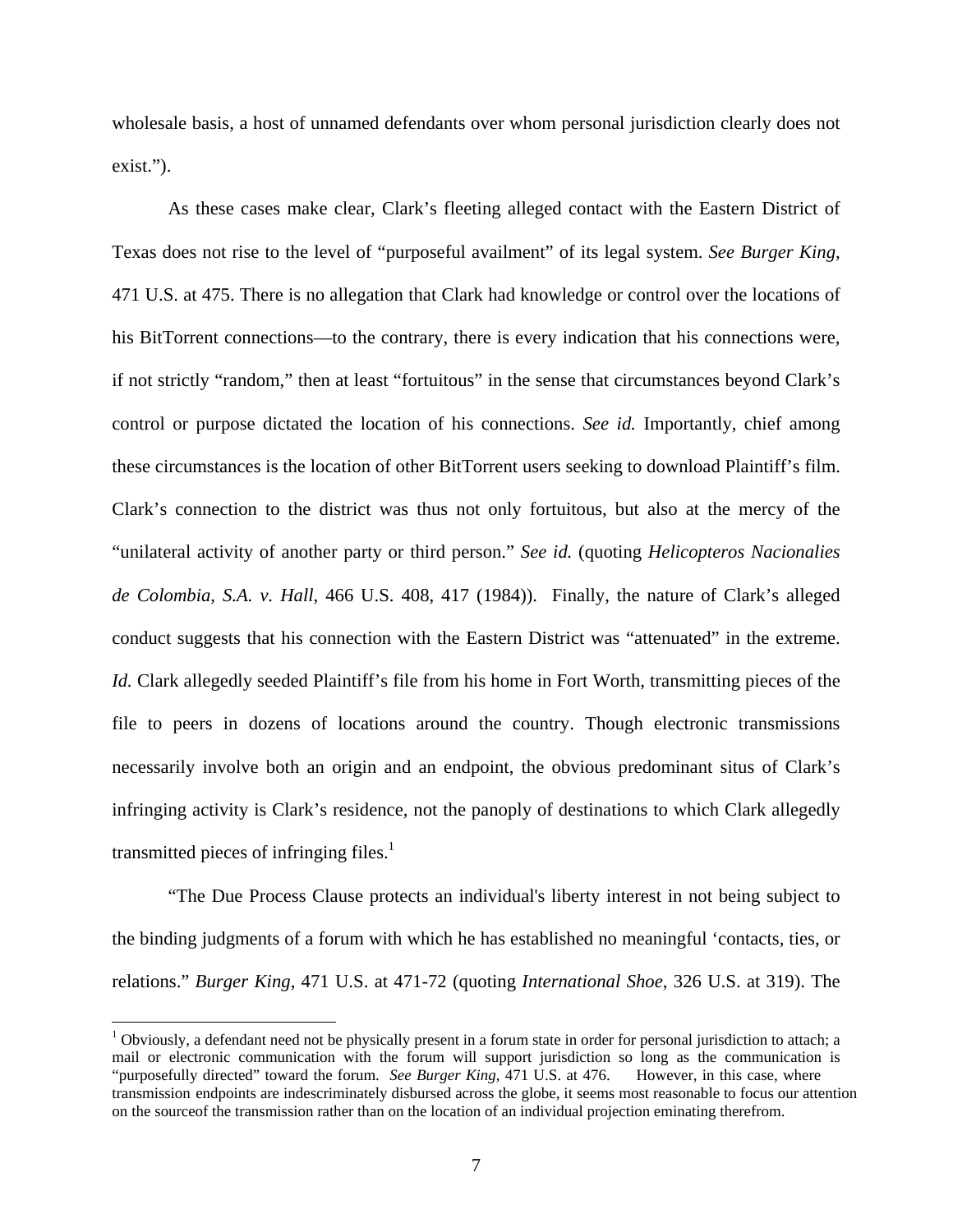contacts requirement protects citizens from the arbitrary and unpredictable exercise of legal power:

By requiring that individuals have "fair warning that a particular activity may subject [them] to the jurisdiction of a foreign sovereign," the Due Process Clause "gives a degree of predictability to the legal system that allows potential defendants to structure their primary conduct with some minimum assurance as to where that conduct will and will not render them liable to suit."

*Id.* (quoting *Shaffer v. Heitner*, 433 U.S. 186, 218 (1977) (Stevens, J., concurring) and *World-Wide Volkswagen*, 444 U.S., at 297). If the Court were to accept Plaintiff's logic in this case, Clark would be legitimately subject to legal action, not merely in almost any District Court in the United States, but also in the courts of Canada, the United Kingdom, Norway, Sweden, Greece, Singapore, Morocco, the Phillipines, and Saudi Arabia. $<sup>2</sup>$  This expansive jurisdictional spreading</sup> is precisely the reason the minimum contacts test remains vital today. Though modern communications may have made the physical boundaries of legal jurisdictions less important, the legal boundaries on state power remain as vital as ever. Clark, a resident of the Northern District of Texas, may always be sued in his home district; but in this case there is no supportable basis to try the case against him in the Eastern District of Texas.

 Since Clark's alleged conduct does not satisfy the minimum contacts prong of the personal jurisdiction test, this Court need not inquire into whether jurisdiction would satisfy the requirements of traditional notions of fair play and substantial justice. *See Burger King*, 471 U.S., at 476 (dividing the minimum contacts and substantial justice inquiries). Even assuming that the copyright venue provision of 28 U.S.C. § 1400(a) should be interpreted in parallel with the constitutional test for specific personal jurisdiction (with the district analyzed as if it were a

<u>.</u>

<sup>&</sup>lt;sup>2</sup> Plaintiff helpfully left blank the locations of IP addresses apparently sourced in foreign countries, but a quick search of these addresses using web-based IP locator tools confirms alleged connections with each of these jurisdictions. *See* Dkt. No. 39-2.